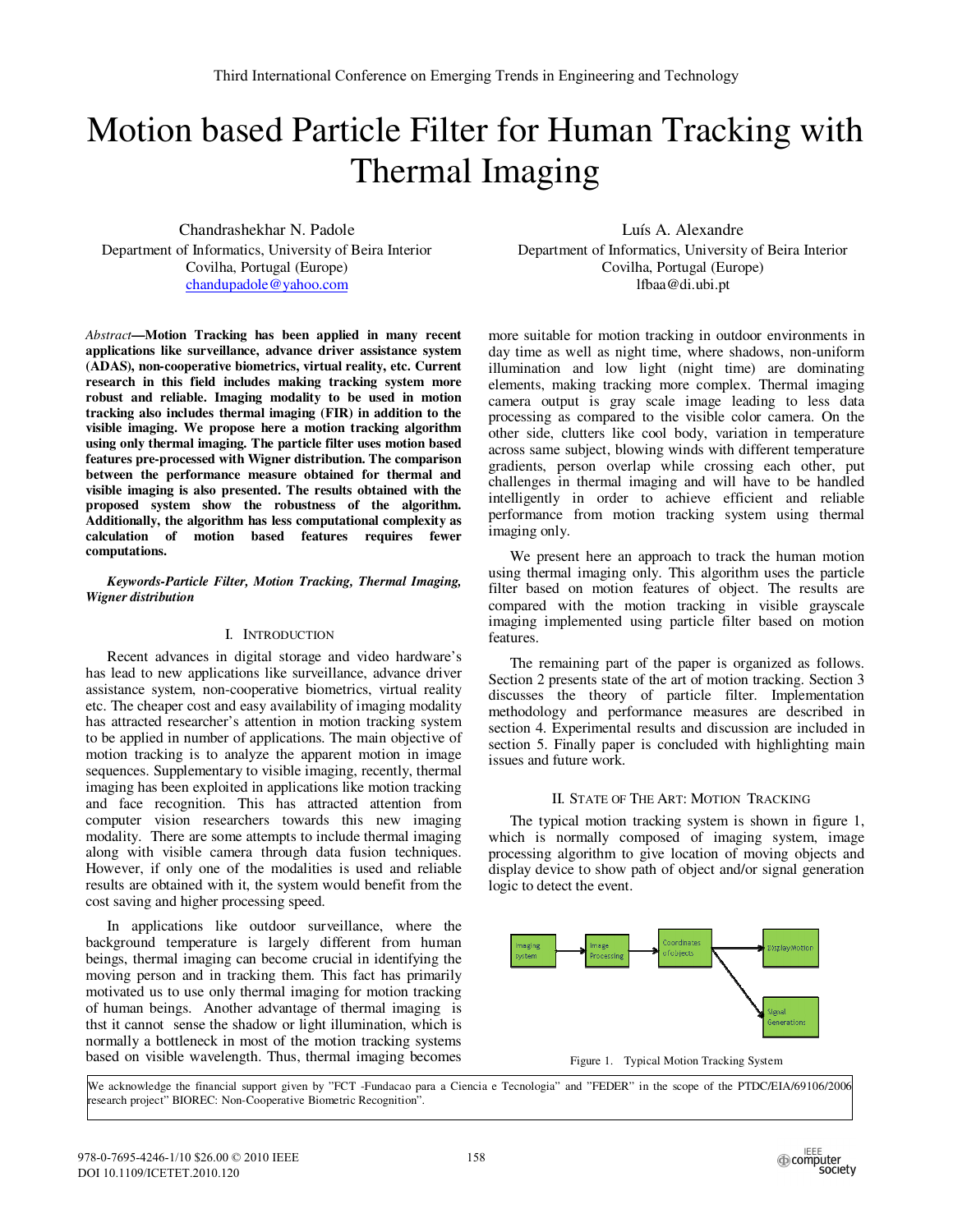Our work is towards the development of motion tracking algorithm to be applied on the images captured from thermal camera. The algorithmic approach of motion tracking system is depicted in figure 2.

Object detection can be achieved with following steps:

- Image subtraction between successive frames is relatively easy approach
- If required, morphological operators can be used
- Segmentation may be required



Figure 2. Generalized Motion Tracking Algorithm

Motion tracking using motion estimation involves the matching of a moving object in the surrounding of its location in the next frame. There are the following approaches for finding the best matching unit [3, 4, 5]; pixel based (computationally complex), block based, region based and mesh based (triangle, hexagonal, content based) .

The process of best matching unit to estimate the motion vector includes search, based on similarity criterion, across the pixels in close vicinity in next frame. This search window is typically 15x15 pixels and leads to heavy computations. In order to reduce these computations, several optimization techniques appear in the literature: 2-D logarithmic search [6], TSS [7], NTSS [8], FSS[9], two step multiple local winners based [10] and conjugate direction search [11].

Kalman filter [12] and particle filter [13] are the two popular and advanced algorithms in the field of motion tracking. These methods are widely used in the visible camera based motion tracking.

# III.PARTICLE FILTER

The particle filter is a technique to implement a recursive Bayesian filter by Monte Carlo solution. Particle filter is advantageous over the Kalman filter, especially when the quantity to be estimated has multimodal distribution and it is not Gaussian. In particle filter, the key idea is to represent the required posterior density function by a set of random samples with associated weights and then compute estimates based on these samples and weights. The basic data flow graph of particle filter is depicted in figure 3.



Figure 3. Particle Filter : Typical data flow diagram

## *Degeneracy Problem*

This is a common problem with the particle filter. In this problem, after few iterations, it is likely to have particles with negligible weights. The variance of the important weights will only increase over time and thus it is impossible to avoid the degeneracy phenomenon. Because of degeneracy, large computational effort is required to update particles whose contribution to the approximation to  $p(x_k|z_{1:K})$  is almost zero. A measure of degeneracy of the algorithm is the effective sample size, N<sub>eff</sub> and given by

$$
N_{\text{eff}} = \frac{N_s}{1 + \text{var}(w_k^{*i})} \qquad \qquad \dots (1)
$$

where  $w_k^{*i}$  is true weight of particle and is given by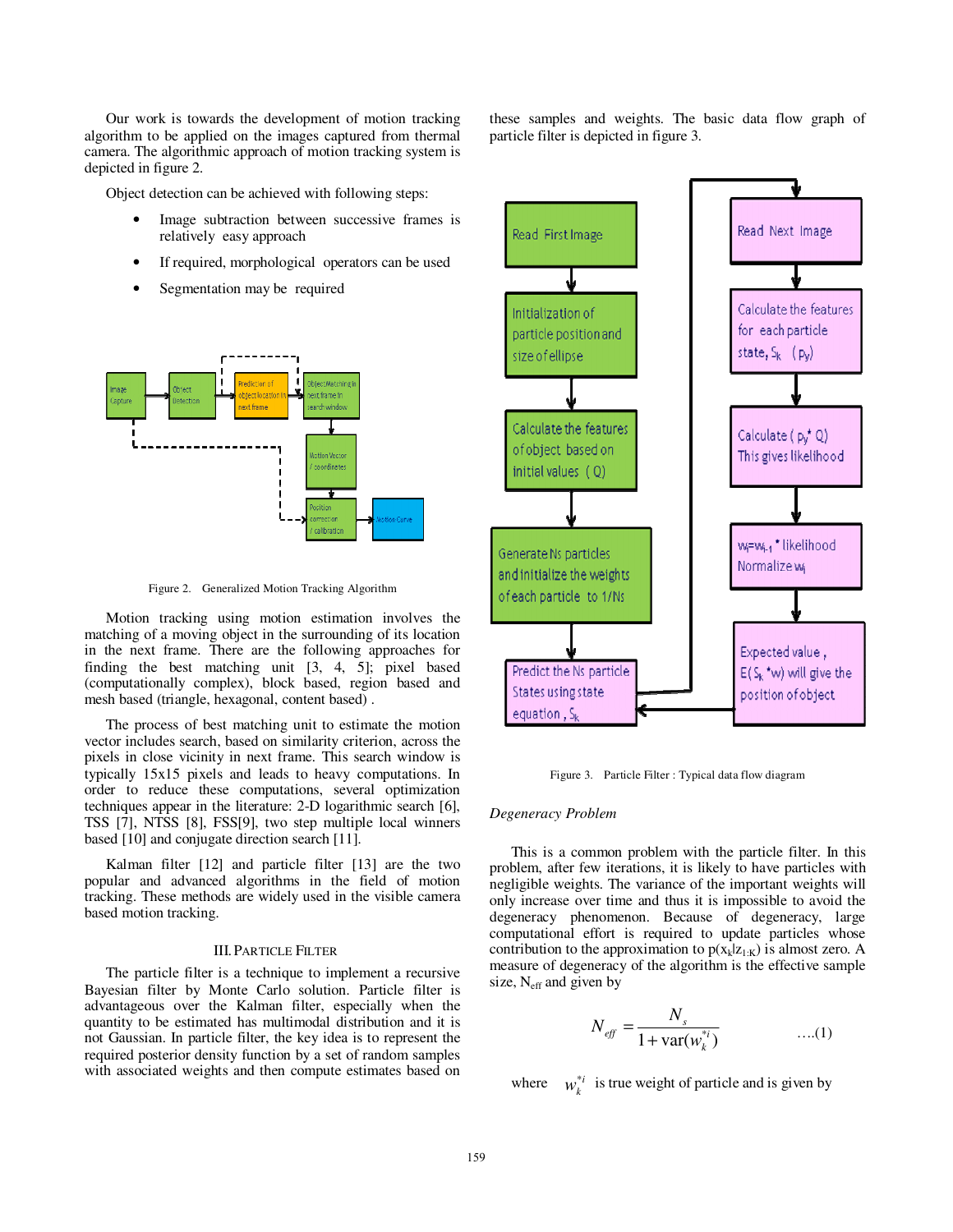$$
w_k^{*i} = p(x_k^i \mid z_{1:k}) / q(x_k^i \mid x_{k-1}^i, z_k) \quad ...(2)
$$

This cannot be evaluated exactly, but an estimate  $N^{\hat{}}_{\text{eff}}$  of N<sub>eff</sub> can be obtained by

$$
\hat{N}_{\text{eff}} = \frac{1}{1 + \sum_{i=1}^{N_s} (w_k^{*i})^2} \qquad ...(3)
$$

where  $w_k^{*i}$  is now normalized weight of particles Thus , particle filter with re-sampling is presented in figure 4.



Figure 4. Particle Filter with re-sampling

## IV.METHODOLOGY

The particle filter implemented here is based on motion information only. The current frame image is subtracted with previous frame image to get a difference image. This difference image is enhanced by Wigner distribution [1]. Thus, enhanced image carries motion information about object. In order to avoid the noisy information of motion, thresholding is done to get binary image, indicating white pixel as a motion component. However, the deviation from precise thresholding value does not affect the performance of tracking as it will have an effect uniformly across the whole frame. The feature vector for each particle is the sum of motion component within a particle region and leads to a single element feature vector for updating the weights for each particle.

We have calculated three measures, controlled tracking length, average MSE and number of redistribution; defined below to evaluate the performance of motion based particle filter for tracking the human beings using thermal imaging. The experiment was repeated for different values of particles in particle filter. Further, performance obtained from thermal imaging is compared with visible grayscale imaging.

# *A. Controlled Tracking Length*

The controlled tracking length is defined as the number of frames for which tracking was recoverable even if in some frames localization of object gets diverted. The experiment is stopped when localization becomes uncontrolled and was not able to come back on the track of object.

## *B. Average MSE*

Before performing experiment, the video sequence was annotated manually for the location of objects. The mean square error, MSE, in each frame is calculated from the difference between the x- and y- components of annotated object localized point and estimated point by particle filter. This MSE is averaged over the frames up to controlled tracking length to obtain the average MSE.

## *C. Number of redistribution*

To avoid the degeneracy, the redistribution of particles and associated weights is performed, when the total normalized weight of particle filter,  $N_{\text{eff}}$ , comes below the predefined threshold,  $N_{th}$ . The number of times redistribution is performed across the controlled tracking length is termed as number of redistribution.

#### V. EXPERIMENTAL RESULT

The algorithm was developed in MATLAB and applied on the database available on OTCBVS website [14]. We used the third database, namely, OSU Color and Thermal Database. This database includes six image sequences, each of around 1500 frames (exact number varies from sequence to sequence). The first three sequences are from one location with pedestrians. The remaining sequences are taken from a different location. We have used first sequence, color (to be converted into grayscale) and thermal, for the evaluation of particle filter.

The parameters of particle filter are given below:

| Initial / redistribution of<br>weights of particle | $=$ uniform distribution       |  |  |
|----------------------------------------------------|--------------------------------|--|--|
| Number of Particles, N                             | $= 10, 50, 100, 200, 300, 500$ |  |  |
| Redistribution Threshold                           | $= 3N/4$                       |  |  |
| Shape of particle                                  | $=$ rectangle                  |  |  |

The performance of motion based particle filter is presented in table 1. In same table, the performance of motion based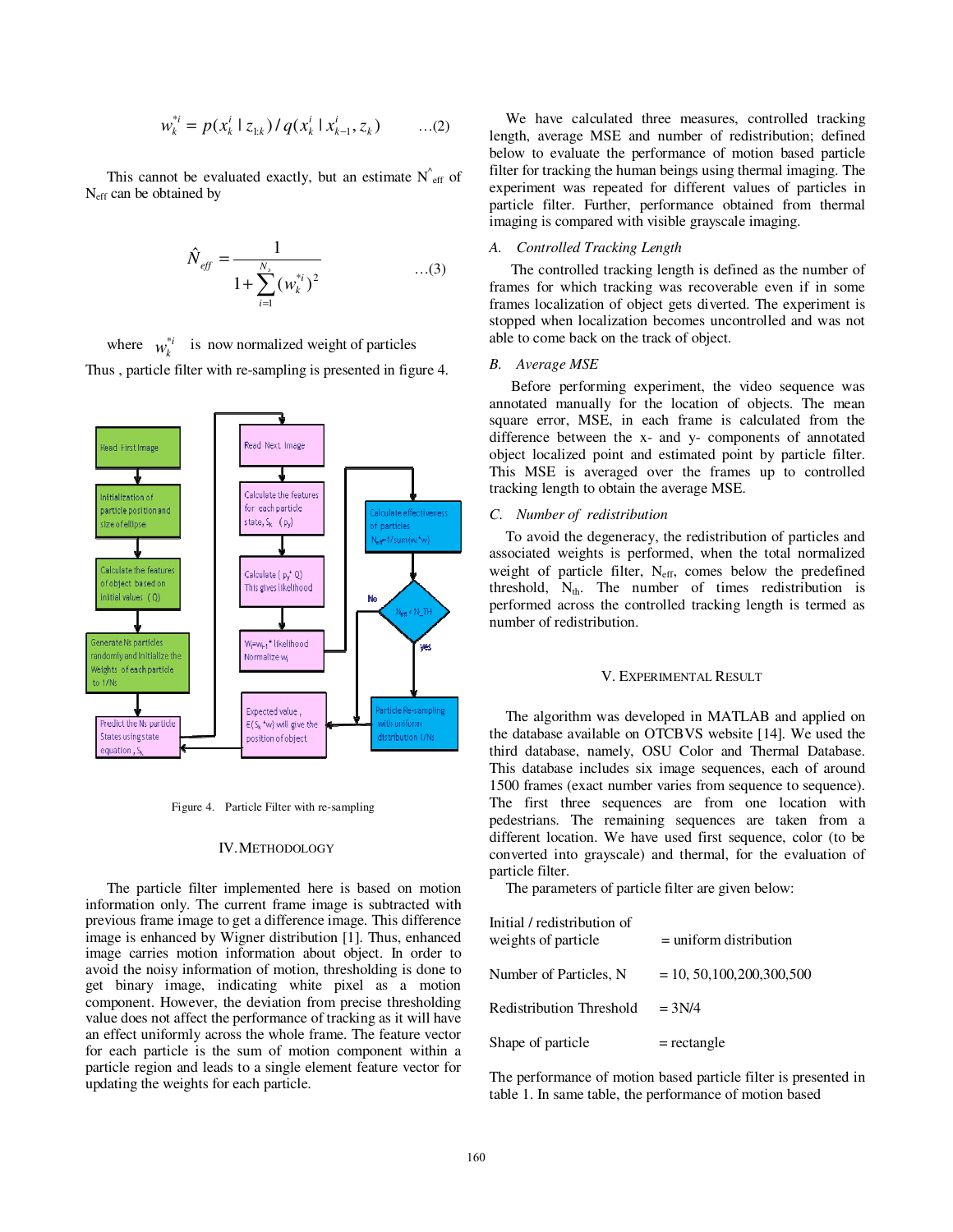| Number of<br><b>Particles</b> | <b>Thermal Imaging</b>               |                    |                                    | Visible (grayscale) Imaging                 |                    |                             |
|-------------------------------|--------------------------------------|--------------------|------------------------------------|---------------------------------------------|--------------------|-----------------------------|
|                               | Controlled<br><b>Tracking Length</b> | <b>Average MSE</b> | Number of<br><b>Redistribution</b> | <b>Controlled</b><br><b>Tracking Length</b> | <b>Average MSE</b> | Number of<br>Redistribution |
| 10                            | 225                                  | 41.27              | 170                                | 75                                          | 50.18              | 34                          |
| 50                            | 295                                  | 11.76              | 79                                 | 113                                         | 26.86              | 16                          |
| 100                           | 450                                  | 8.76               | 68                                 | 158                                         | 53.19              | 18                          |
| 200                           | 426                                  | 9.81               | 34                                 | 113                                         | 21.64              | 5                           |
| 300                           | 390                                  | 6.77               | 24                                 | 261                                         | 16.07              | 10                          |
| 500                           | 288                                  | 6.44               | 12                                 | 110                                         | 26.16              | 3                           |

TABLE I. PERFORMANCE MEASURES AND COMPARISON OF MOTION BASED PARTICLE FILTER WITH THERMAL AND VISIBLE IMAGING

particle filter in thermal imaging is compared with visible (grayscale) imaging. The superior results obtained with thermal imaging proves it to be a good candidate for the imaging modality to be used in motion tracking for human beings. The important measure, average MSE, is plotted in figure 5 , for thermal and visible imaging. It is interesting to note that because of the good contrast obtained in thermal imaging , it outperforms the visible imaging in this measure.



Figure 5. MSE performance for thermal and visible imaging

## VI.CONCLUSION AND FUTURE SCOPE

As motion tracking of human beings is becoming an important system block for most of the application, it is crucial to understand which kind modality can give reliable performance in motion tracking. We have presented here the motion based particle filter with thermal imaging. It is evaluated for different numbers of particles corresponding to different computational complexity. The performance of thermal imaging is also compared with visible imaging. The results show the superiority of thermal imaging over the visible imaging for the human tracking.

 Future work is to find out the more efficient feature vector to be used for particle filter and also to combine different types of feature vectors in order to boost up the performance of motion tracking for human being in thermal imaging.

## **REFERENCES**

- [1] C. Padole , L. A. Alexandre, "Wigner Distribution based Motion Tracking of Human Beings using Thermal Imaging ", to be appeared in IEEE CVPR 10, OTCBVS 10 workshop , 2010
- [2] E. Herrero, C. Orrite, A. Alcolea, A. Roy, J.J. Guerrero, C. SagÄu¶es, "Video-Sensor for Detection and Tracking of Moving Objects" IbPRIA, Pattern Recognition and Image Analysis, LNCS 2652, pages 346-353, 2003.
- [3] Van Beek, P.J.L.; Tekalp, A.M.; Puri, A.; "2-D mesh geometry and motion compression for efficient object-based video representation " International Conference on Image Processing, 1997. Proceedings., Volume: 3, 1997, Page(s): 440 - 443 vol.3
- [4] Altunbasak, Y.; Murat Tekalp, A.; Bozdagi, G.; "Two-dimensional object-based coding using a content-based mesh and affine motion ,International Conference on Image Processing, 1995. Proceedings., Volume: 2 ,1995 , Page(s): 394 - 397 vol.2